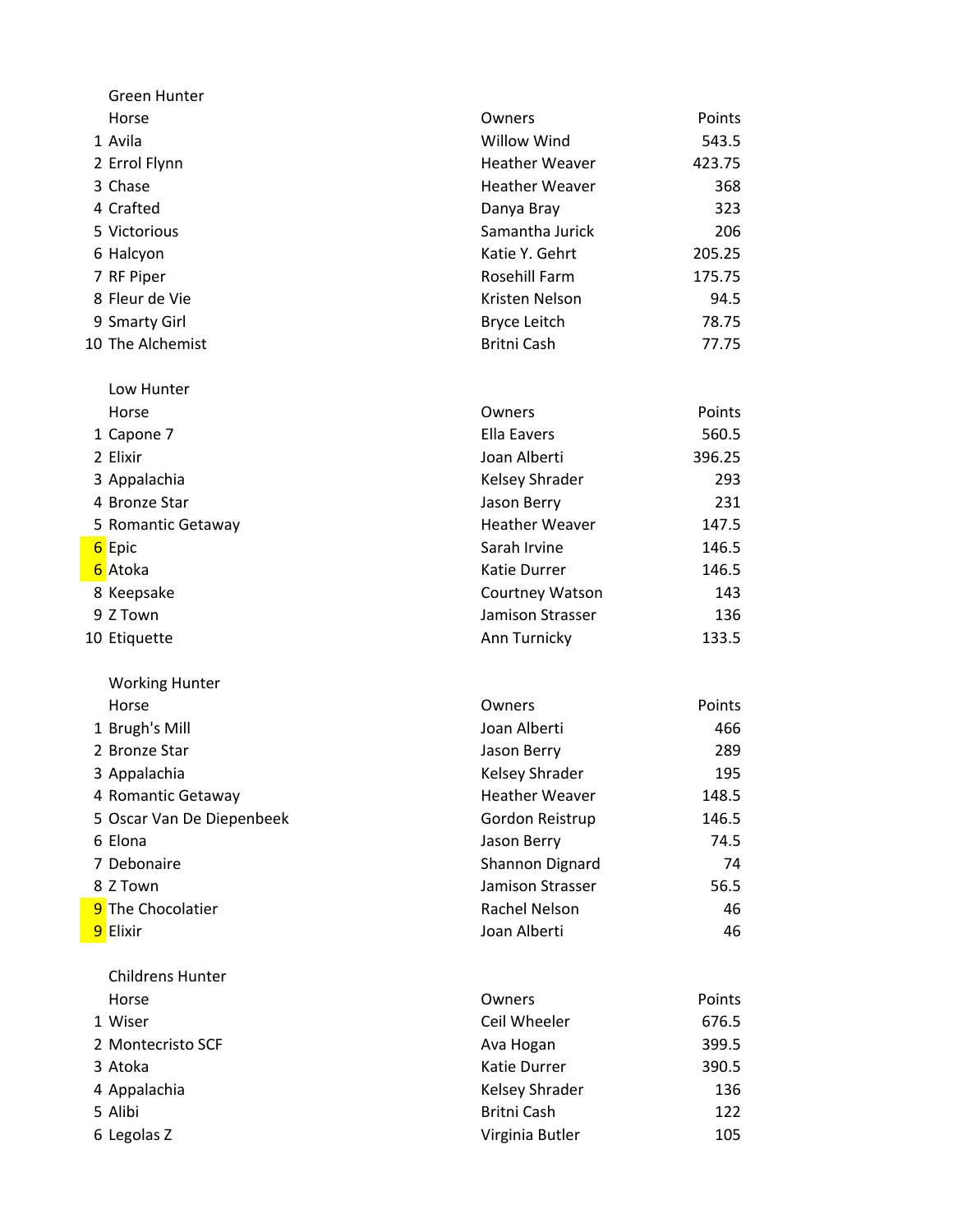| 7 Avo K         | Melissa Jurick   | 104  |
|-----------------|------------------|------|
| 8 Emerald City  | Ashley Holsinger | 89   |
| 9 Bronze Star   | Jason Berry      | 82   |
| 10 Formidable Z | Hannah Rowe      | 80.5 |
|                 |                  |      |

| <b>Adult Amateur Hunter</b> |                           |        |
|-----------------------------|---------------------------|--------|
| Horse                       | Owners                    | Points |
| 1 Epic                      | Sarah Irvine              | 702.5  |
| 2 lamwhatiam                | Jason Berry Stables       | 511    |
| 3 Nelson van de Hondsbossen | Laura Lemon               | 488    |
| 4 Brugh's Mill              | Joan Alberti              | 324.75 |
| 5 Z Town                    | Jamison Strasser          | 313    |
| 6 Romantic Getaway          | <b>Heather Weaver</b>     | 263.5  |
| 7 The Chocolatier           | Rachel Nelson             | 96     |
| 8 Etiquette                 | Ann Turnicky              | 64     |
| 9 Don Perignon              | <b>Brianne Lefanowicz</b> | 57     |

10 Uptown 36

Large Pony Hunter

| Small/Medium Pony Hunter    |                           |        |
|-----------------------------|---------------------------|--------|
| Horse                       | Owners                    | Points |
| 1 McCool                    | Don Stewart               | 753    |
| 2 Mane Top's Outlook        | Mane Top Stables          | 640    |
| 3 Evening in Paris          | <b>Windy Springs Farm</b> | 374    |
| 4 Diamonds and Pearls       | Henry Lesko               | 218    |
| 5 Lapinwood Red Rabbit      | Over Rabbit Farm          | 215.5  |
| 6 Farnley Hi Goal           | Mane Top Stables          | 182.5  |
| 7 Sunset Sparkle            | Sunset Ponies, LLC        | 160    |
| 8 Let's Be Friends          | Ashley Holsinger          | 130.5  |
| 9 Hidden Springs Last Dance | Deborah Dendtler          | 122    |
| 10 Lots of Luck             | <b>Beth Sheely</b>        | 59     |

| Horse                               | Owners                    | Points |
|-------------------------------------|---------------------------|--------|
| 1 Smallwood Special Effects         | <b>Emily Easton</b>       | 607    |
| 2 Chantilly Lace                    | Sabrina Forbes            | 585.25 |
| 3 Capstone's Rodger Dodger          | Kerrigan Finch            | 466    |
| 4 Benlea Crimson Tide               | Mane Top Stables          | 431.5  |
| 5 The Patriot                       | <b>Beth Sheely</b>        | 233.25 |
| 6 Coming Up Gold                    | Jenna Walker              | 187    |
| 7 Spring Fling                      | <b>Catherine Gianniny</b> | 168    |
| 8 Numeradora's Diamond in the Rough | London Puckett            | 152    |
| 9 H.R. Puff N' Stuff                | <b>Brittany Jacobs</b>    | 137.5  |
| 10 September Starlight              | Marley McGlaughlin        | 131.5  |
| Intermediate Hunter                 |                           |        |
| Horse                               | Owners                    | Points |
| 1 Lapinwood Doodlebug               | Over Rabbit Farm          | 664.5  |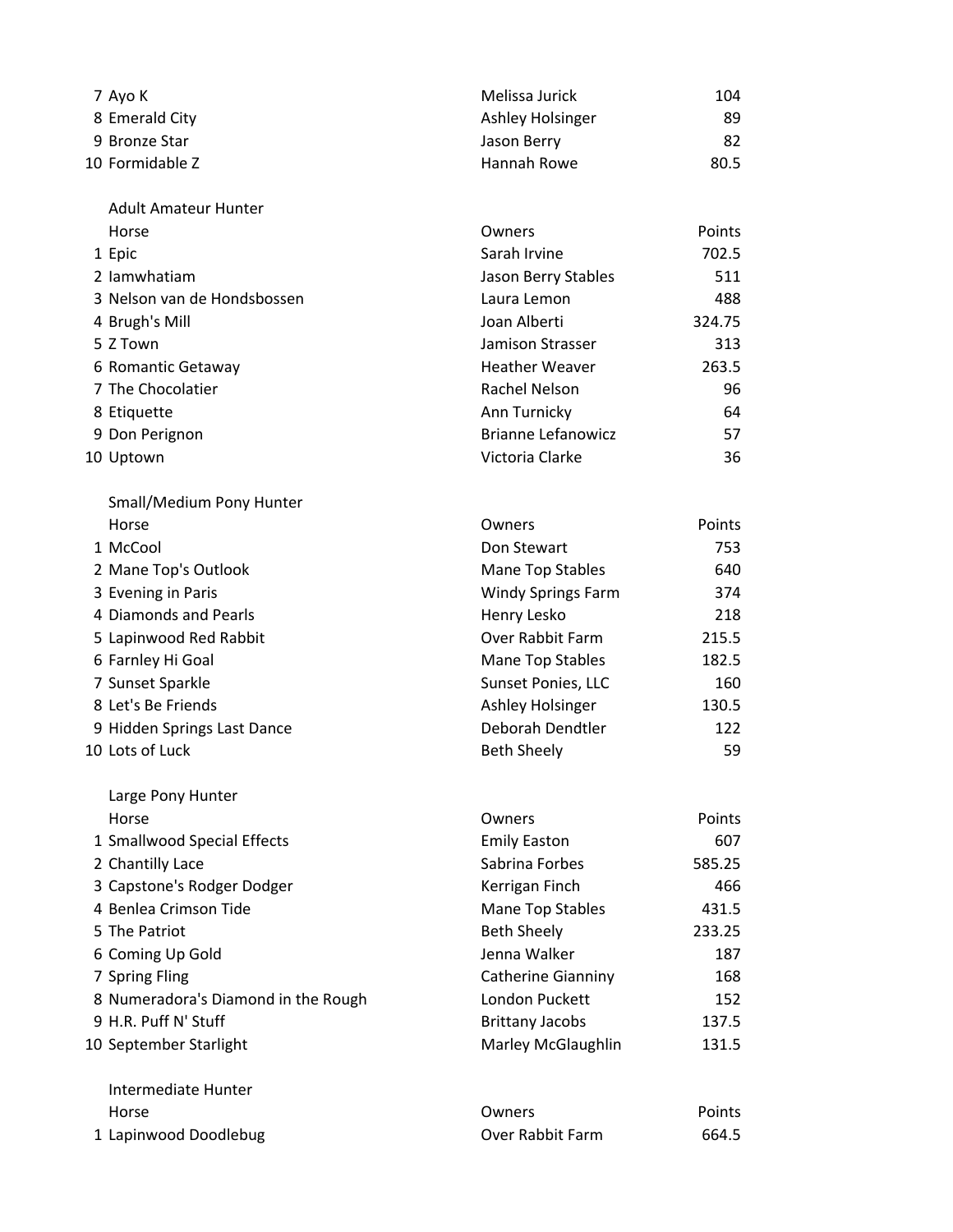| 2 Rocky Z                           | <b>Mane Top Stables</b>   | 552.5  |
|-------------------------------------|---------------------------|--------|
| 3 Bella D'or                        | Jason Berry               | 427    |
| 4 Monte Cristo                      | Aidan Daly                | 384    |
| 5 Energizer Bunny                   | <b>Windy Springs Farm</b> | 225.5  |
| 6 Puff the Magic Pony               | <b>Windy Springs Farm</b> | 220.5  |
| 7 MTS Salem J                       | Mane Top Stables          | 168    |
| 8 Numeradora's Diamond in the Rough | London Puckett            | 164    |
| 9 Overlook's Lucka the Draw         | Mane Top Stables          | 123.5  |
| 10 Neverland                        | Kathryn Glasgow           | 118.5  |
| Special Children's Hunter           |                           |        |
| Horse                               | Owners                    | Points |
| 1 Bella D'or                        | Jason Berry               | 359    |
| 2 Smarty Girl                       | <b>Bryce Leitch</b>       | 254.5  |
| 3 Sabre Springs                     | Jason Berry Stables       | 245.5  |
| 4 Firenze Van De Cadzondhoeve       | Anna Grace Boteler        | 227    |
| 5 Well Spent                        | Krista Penny Hodgkin      | 203.5  |
| 6 Winter Carnival                   | Lillian Cunningham        | 155.5  |
| 7 Cannubi                           | Juliana Mallia            | 145.75 |
| 8 Catch the Stars                   | Ariana Bowman             | 137    |
| 9 Alibi                             | Britni Cash               | 135    |
| 10 Formidable Z                     | Hannah Rowe               | 132.75 |
| Special Adult Hunter                |                           |        |
| Horse                               | Owners                    | Points |
| 1 Errol Flynn                       | <b>Heather Weaver</b>     | 488.5  |
| 2   Will If You Will                | Annie Shawver             | 379.75 |
| 3 Otteridge Moon River              | Casey Reber               | 368    |
| 4 Cadbury                           | Jason Berry               | 238    |
| 5 Chase                             | <b>Heather Weaver</b>     | 237.5  |
| 6 Dock of the Bay                   | <b>Holly Adams</b>        | 236.5  |
| 7 Elixir                            | Joan Alberti              | 229.5  |
| 8 lamwhatiam                        | Jason Berry Stables       | 172    |
| 9 Halcyon                           | Katie Y. Gehrt            | 157    |
| 10 Etiquette                        | Ann Turnicky              | 108    |
| <b>Adult Hunter Pleasure Horse</b>  |                           |        |
| Horse                               | Owners                    | Points |
| 1 Halcyon                           | Katie Y. Gehrt            | 707    |
| 2 Joker                             | <b>Ella Eavers</b>        | 626    |
| 3 Empire's Desire                   | Elizabeth L. Kervatt      | 217    |
| 4 The Last Blue Sky                 | <b>Brittany Jacobs</b>    | 139.5  |
| 5 Stars on My Sneakers              | <b>Brittany Jacobs</b>    | 133.5  |
| 6 Raven                             | <b>Ella Eavers</b>        | 123.5  |
| 7 Jake                              | Kari Estes                | 123    |
| 8 Empire's Royal Love               | Patti Landes              | 94.5   |
| 9 Mission of Gabriel                | Garrett Hagenlocker       | 84.5   |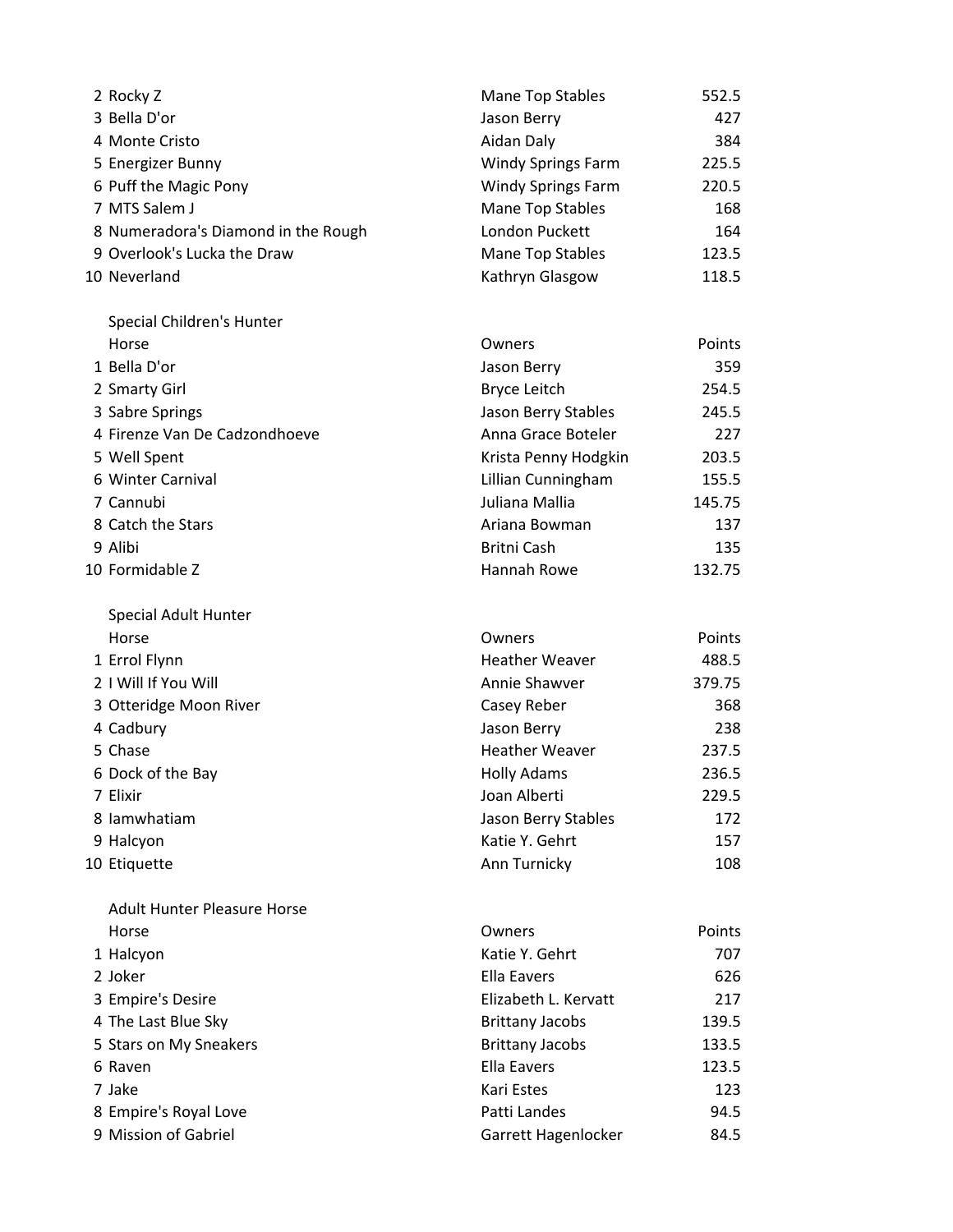| 10 Blazing Hot Invitation                | Rebecca Grey              | 72     |
|------------------------------------------|---------------------------|--------|
| Junior Hunter Pleasure Horse             |                           |        |
| Horse                                    | Owners                    | Points |
| 1 Rocky Z                                | Mane Top Stables          | 521    |
| 2 R. E. Lee                              | <b>Windy Springs Farm</b> | 417    |
| 3 Incandescent                           | <b>Brittany Jacobs</b>    | 303.25 |
| 4 Feel the Thunder                       | Victoria Riordan          | 264.25 |
| 5 Indian Outlaw                          | Carrlee Glenn             | 164.5  |
| 6 Stars on My Sneakers                   | <b>Brittany Jacobs</b>    | 153.75 |
| 7 Sandro's Sun                           | Caroline Bell             | 146    |
| 8 Lexington Ave                          | <b>Billie Rae Croll</b>   | 122    |
| 9 Carolina's Punch                       | Tamara Adcock-Wenning     | 91     |
| 10 Eragon                                | Olivia Ball               | 88.5   |
| Hunter Pleasure Pony                     |                           |        |
| Horse                                    | Owners                    | Points |
| 1 Lapinwood Red Rabbit                   | Over Rabbit Farm          | 579    |
| 2 Overlook Wish Me Luck                  | Mane Top Stables          | 401    |
| 3 VT Murphy's Law                        | <b>Beth Sheely</b>        | 240.5  |
| 4 My Remedy                              | <b>Ellie Laferty</b>      | 184.25 |
| 5 Nouveau                                | <b>Addison Sorrells</b>   | 165.5  |
| 6 Get Your Island On                     | Natalie DePinto           | 160    |
| 7 Sylvan Song                            | <b>Mattie Eavers</b>      | 144.75 |
| 8 My Ballerina                           | Ardmore Equestrian Center | 140    |
| 9 Anything But Ordinary                  | <b>Grace Caudill</b>      | 121.5  |
| 10 Let's Be Friends                      | Ashley Holsinger          | 90     |
| Junior Equitation on the Flat 14 & under |                           |        |
| Rider                                    | Points                    |        |
| 1 Marley McGlaughlin                     | 200.75                    |        |
| 2 Sabrina Forbes                         | 117                       |        |
| 3 Kathryn Glasgow                        | 107.5                     |        |
| 4 Madison Zipf                           | 88.5                      |        |
| 5 Lydia Nelson                           | 68.5                      |        |
| 6 Palmer Cash                            | 63.25                     |        |
| 7 Anna Grace Boteler                     | 60                        |        |
| 8 Bryce Leitch                           | 52.25                     |        |
| 9 Sarah Maggi                            | 52                        |        |
| 10 Zelie Rowles                          | 48                        |        |
| Junior Equitation on the Flat 15-17      |                           |        |
| Rider                                    | Points                    |        |
| 1 Juliana Mallia                         | 74                        |        |
| 2 Virginia Butler                        | 68                        |        |
| 3 Hannah Rowe                            | 65.5                      |        |
| 4 Laura Gillespie                        | 58                        |        |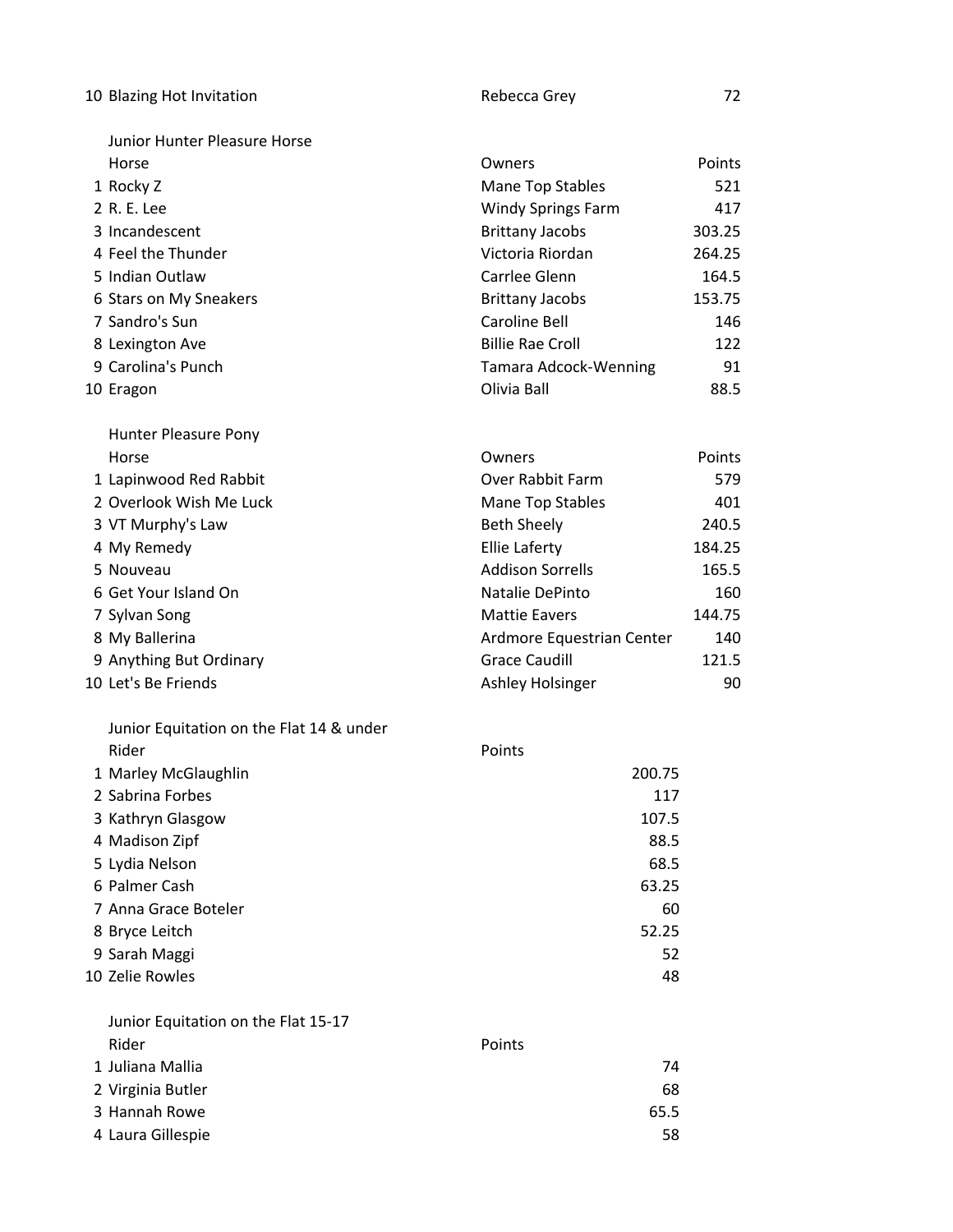| 5 Virginia R. Davis | 54   |
|---------------------|------|
| 6 Tabitha Phillips  | 46   |
| 7 Kerrigan Finch    | 45.5 |
| 8 Ava Hogan         | 43   |
| 9 Victoria Riordan  | 37.5 |
| 10 Kriston Parr     | 35.5 |

Adult Equitation on the Flat Rider **Rider Points** 1 Annie Shawver 149 Katie Amirault 121.5 3 Krista Penny Hodgkin 91 Jamison Strasser 74.75 5 Kristin L. Shifflett 51 September 1988 Strategies 31 Strategies 31 Strategies 31 Strategies 31 Strategies 31 Kari Estes 26 Katie Y. Gehrt 21 <mark>8</mark> Shelby Steele 18 and the step of the step of the step of the step of the step of the step of the step of the s <mark>8</mark> Mallory Francis **18** Mallory Francis **18** 10 Holly Adams 17 and a statistic statistic statistic statistic statistic statistic statistic statistic statistic statistic statistic statistic statistic statistic statistic statistic statistic statistic statistic statistic statistic statis

| <b>Beginner Equitation</b> |        |
|----------------------------|--------|
| Rider                      | Points |
| 1 Madison Zipf             | 725    |
| 2 Laura Gillespie          | 601    |
| 3 Aubrey Herbers           | 368.5  |
| 4 Kailyn Duman             | 309    |
| 5 Serrin McKinnish         | 273.5  |
| 6 Lillian Sembello         | 153    |
| 7 Jordan Henderson         | 134    |
| 7 Idella Olmsted           | 134    |
| 9 Sophie Csatlos           | 109.5  |
| 10 Carrlee Glenn           | 101    |

| <b>Pre-Beginner Equitation</b> |        |
|--------------------------------|--------|
| Rider                          | Points |
| 1 Calissa Diaz                 | 562.5  |
| 2 Julia Ferrell                | 506.5  |
| 3 Carrter Eavers               | 485.5  |
| 4 Natalee Howard               | 213.5  |
| 5 Izzy Glenn                   | 180    |
| 6 Mattie Eavers                | 176    |
| 7 Elizabeth Tillman            | 107    |
| 8 Ella Ernst                   | 91     |
| 9 Alexandra Carter             | 60     |
| 10 Vienne Duman                | 37     |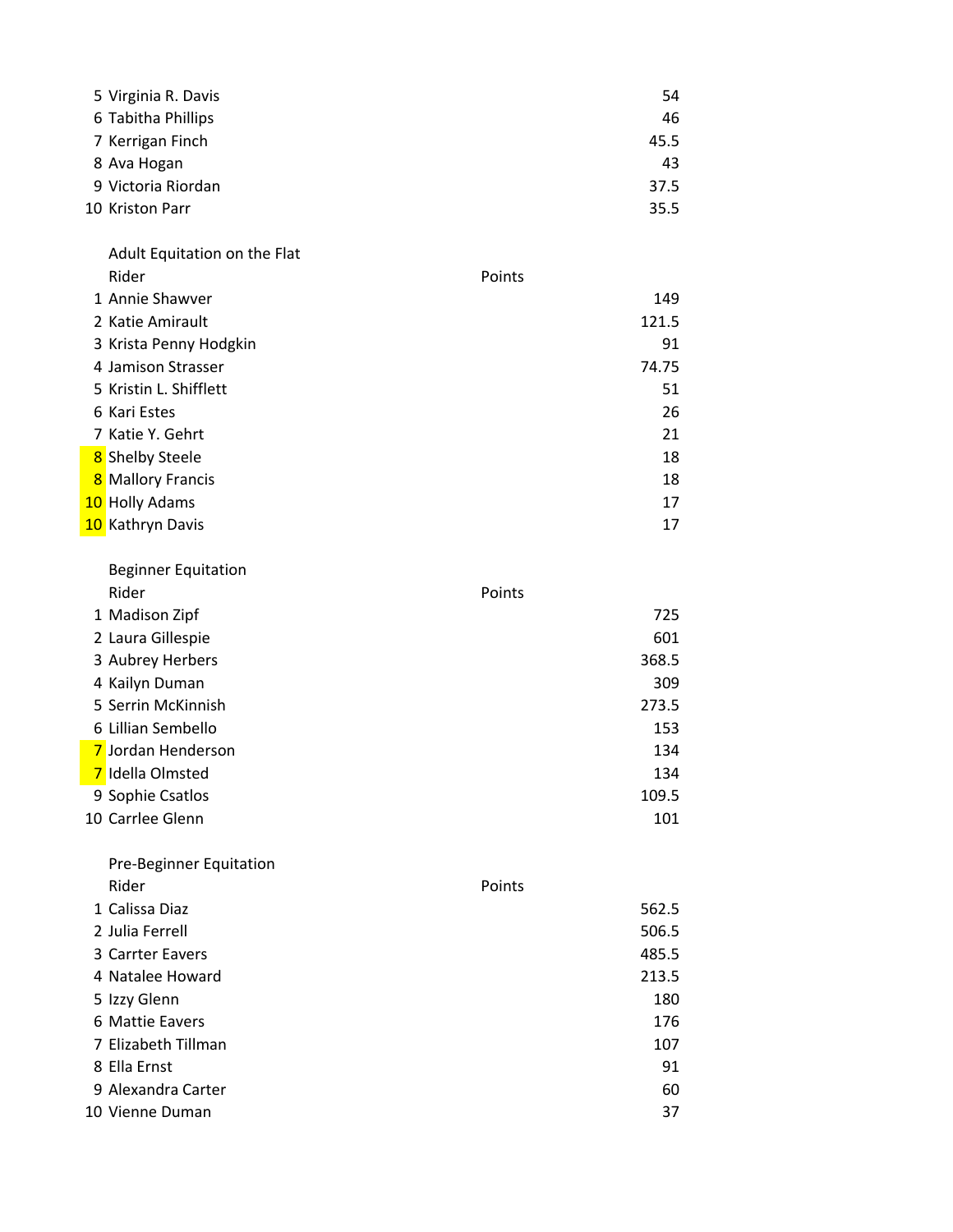| Level 2 0.95-1.0m                               |                              |               |
|-------------------------------------------------|------------------------------|---------------|
| Horse                                           | Owners                       | Points        |
| 1 School Boy Q                                  | Lily Caricofe                | 99            |
| 2 Pepperponi                                    | Kirsten Wood                 | 72            |
| 3 Maestro du Hus                                | William Brown                | 31            |
| 4 Boudi                                         | Gordon Reistrup              | 30.5          |
| 5 Oscar Van De Diepenbeek                       | Gordon Reistrup              | 27.5          |
| 6 Waiting for You                               | <b>Mountain View Stables</b> | 22            |
| 7 O'Hara BC                                     | Shannon Bower                | 20            |
| 8 Keepsake                                      | Courtney Watson              | 10            |
| 9 Jump the Moon                                 | <b>Briley Loan</b>           | 8             |
| 9 Sir Frost                                     | Sasha Reinhold               | 8             |
| Level 3 1.0-1.10m                               |                              |               |
| Horse                                           | Owners                       | Points        |
| 1 Boudi                                         | Gordon Reistrup              | 20            |
| 2 Swan's Glory                                  | <b>Brittany Jacobs</b>       | 14            |
| 3 Betty's Bullet                                | Kayleigh Burke               | 12            |
| Level 4/5 1.10-1.20m                            |                              |               |
| Horse                                           | Owners                       | <b>Points</b> |
| 1 Cobalt de la Pomme Z                          | <b>Elizabeth Conyers</b>     | 11            |
| Children's / Adult Jumper 0.95-1.05m            |                              |               |
| Horse                                           | Owners                       | <b>Points</b> |
| 1 Waiting for You                               | <b>Mountain View Stables</b> | 120           |
| 2 Southern Drew                                 | Darlene Kemper               | 119           |
| 3 Lyons Creek Absolut                           | Anna Vest                    | 90            |
| 4 Craigs-etariat                                | Rebecca F. Smith             | 42            |
| 5 Elona                                         | Jason Berry                  | 34            |
| 6 Knight Hill                                   | Anna Szefc                   | 12            |
| 7 Pepperponi                                    | Kirsten Wood                 | 8             |
| Novice Children's/Adult Amateur Jmpr 0.70-0.75m |                              |               |
| Horse                                           | Owners                       | <b>Points</b> |
| 1 CG Pinky Promise                              | Luanne Leonard               | 125.5         |
| 2 Heads Up                                      | Madeline Rutledge            | 67            |
| 3 Silverstone                                   | Sarah I. Vagnoni             | 64            |
| 4 Waiting for You                               | <b>Mountain View Stables</b> | 20            |
| 5 Jabberwocky                                   | Caitlin Unterman             | 16            |
| 6 Evening in Paris                              | <b>Windy Springs Farm</b>    | 14            |
| 7 Pepperponi                                    | Kirsten Wood                 | 12            |
| 7 Tonic                                         | <b>Britni Cash</b>           | 12            |
| 9 September Starlight                           | Marley McGlaughlin           | 10            |
| 10 Cassius I                                    | <b>Allison Laferty</b>       | 7             |
|                                                 |                              |               |

Low Jumper 0.75-0.90m